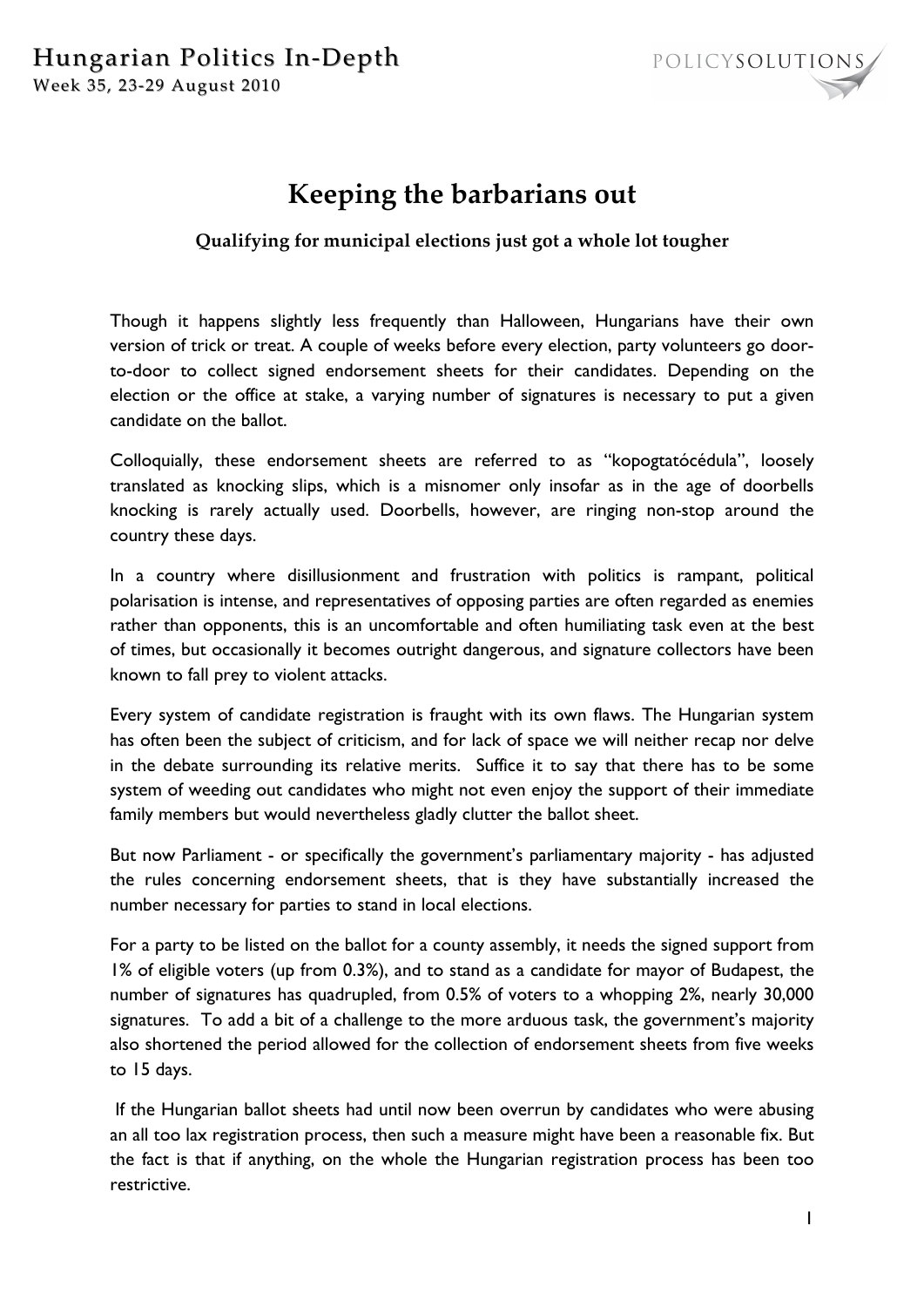

By way of comparison, for the April parliamentary elections only six formations managed to get on the ballot nationally, and two of them failed to qualify in all counties - at a time when the popular disillusionment with the government ran so high that new parties should have mushroomed.

Even for the joint MDF-SZDSZ list - two long-established parties with a declining, but nevertheless comparatively substantial base of activists - it was difficult to get on the national ballot, and in some counties they failed entirely (the barely eked out sufficient endorsement sheets in their stronghold Budapest).

Another important aspect of this issue is that even before this procedural modification, the Hungarian party system was already one of the most closed democratic party systems in international comparison. Before 2006, only one new party ever managed to make it into Parliament, while most of the region was aflush with new parties (our advantage was stability, their advantage was the slightly easier replacement of corrupt and incompetent leaders.)

Of course we need to be careful not to conflate national elections with municipal elections the current adjustments to the rules apply only to the latter - but the two issues are not entirely distinct either. For one, this adjustment may well signal the desire for a similarly restrictive approach for parties competing in national elections.

Moreover, gaining a foothold in municipal councils or winning mayoralties is key both for new parties seeking to broaden their base (for LMP this is especially crucial) and also for opposition parties that wish to retain some level of influence at the sub-national level of governance. Former President László Sólyom referred to local governments as the "schools of democracy", but they are more than that: they are also breeding grounds for aspiring new politicians and a way for smaller parties to introduce themselves to voters and to nurture more enduring links with the electorate.

As long as the recently modified rules stand, new parties seeking to gradually expand by establishing local bases of support will be significantly impeded in their efforts. Right now, with Fidesz' popularity at an apparent zenith and two new parties in Parliament - a revolutionary development by Hungarian standards - this may seem a remote worry.

But if Fidesz fails to retain this overwhelming level of support, which is very likely, and a significant proportion of voters will be dissatisfied with the choices of national parties available now, then this year's amendment to the electoral procedure may well serve as a key instrument in stunting the growth of new political formations.

Of the parties now in Parliament, only the smallest, the also fairly recent LMP needs to really worry about fulfilling the new requirements for municipal elections, which is why they were also fretting most intensely about the measure (Jobbik was also up in arms, though it claimed that this was more out of a sense of justice since they would not have problems getting the required signatures. We'll see.)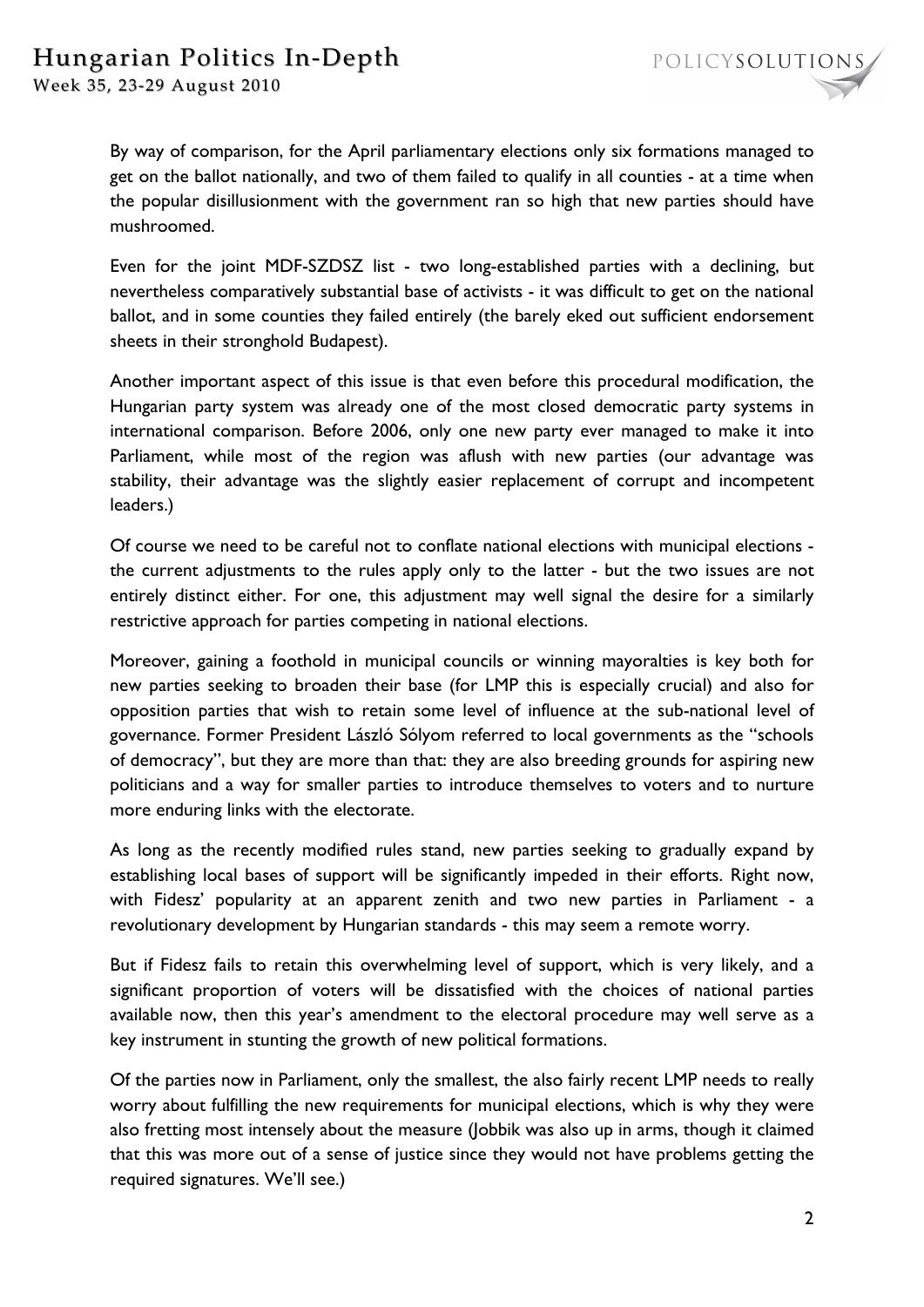Week 35, 23-29 August 2010

Apart from LMP, the question is now most pertinent for extra-parliamentary parties and candidates that would like to be on the ballot. The Budapest mayoral candidate for the farleft Green-Left party, Ádám Galba-Deák, admitted in an interview that collecting the necessary number of signatures is likely out of reach for him – adding that he expects he can collect twice as many as would have been necessary before Fidesz's amendment to the electoral procedure.

But the increased number of endorsement sheets was only one of the major amendments to the law governing municipal elections. The Fidesz majority in Parliament also significantly reduced the number of municipal representatives - one may quibble over the details, but a sensible move overall - and furthermore, in towns with 10,000 citizens or more they increased the share of councilpersons elected with a plurality of votes in individual districts (i.e. first-past-the-post) from 60% to 70%, with a corresponding reduction in the number of representatives elected by the more proportional compensation lists.

The latter change will reinforce the majoritarian element of the electoral system, clearly boosting the dominance of the strongest party and reducing the presence of the fragmented opposition in the municipal councils. The fact that in the national elections Fidesz won 173 out of 176 electoral districts with roughly 53% of voters casting a ballot for its candidates should help illuminate how one-sided political representation could become in the local councils due to the increasing weight of the first-past-the-post element in the municipal electoral system.

What makes this all the more convenient for the governing party is that as long as the opposition remains fragmented - given their intense loathing for each other, this seems like a distinct possibility - Fidesz' massive support could drop significantly below today's level without substantially affecting its expected overwhelming representation in the municipal councils.

The immediate effect of the changes is clear: the degree of Fidesz-dominance in the municipalities will be stunning and unparalleled. The long-term effect, especially in the context of national politics, is less straightforward, though we have highlighted some of the key issues above (e.g. decreased possibilities for new parties and the opposition to use municipalities as political training grounds and as counterweights to the Fidesz-majority in Parliament).

A key question is whether Fidesz will apply similar changes to the rules for national elections. If the candidate registration system were amended in such a way, that would effectively seal the already too closed electoral system to newcomers. As far as the ratio of MPs elected by (the runoff variant of) first-past-the-post vs. proportional representation (PR) and compensation lists is concerned, Fidesz has already made clear that it does not wish to touch the existing system beyond reducing the overall number of MPs.